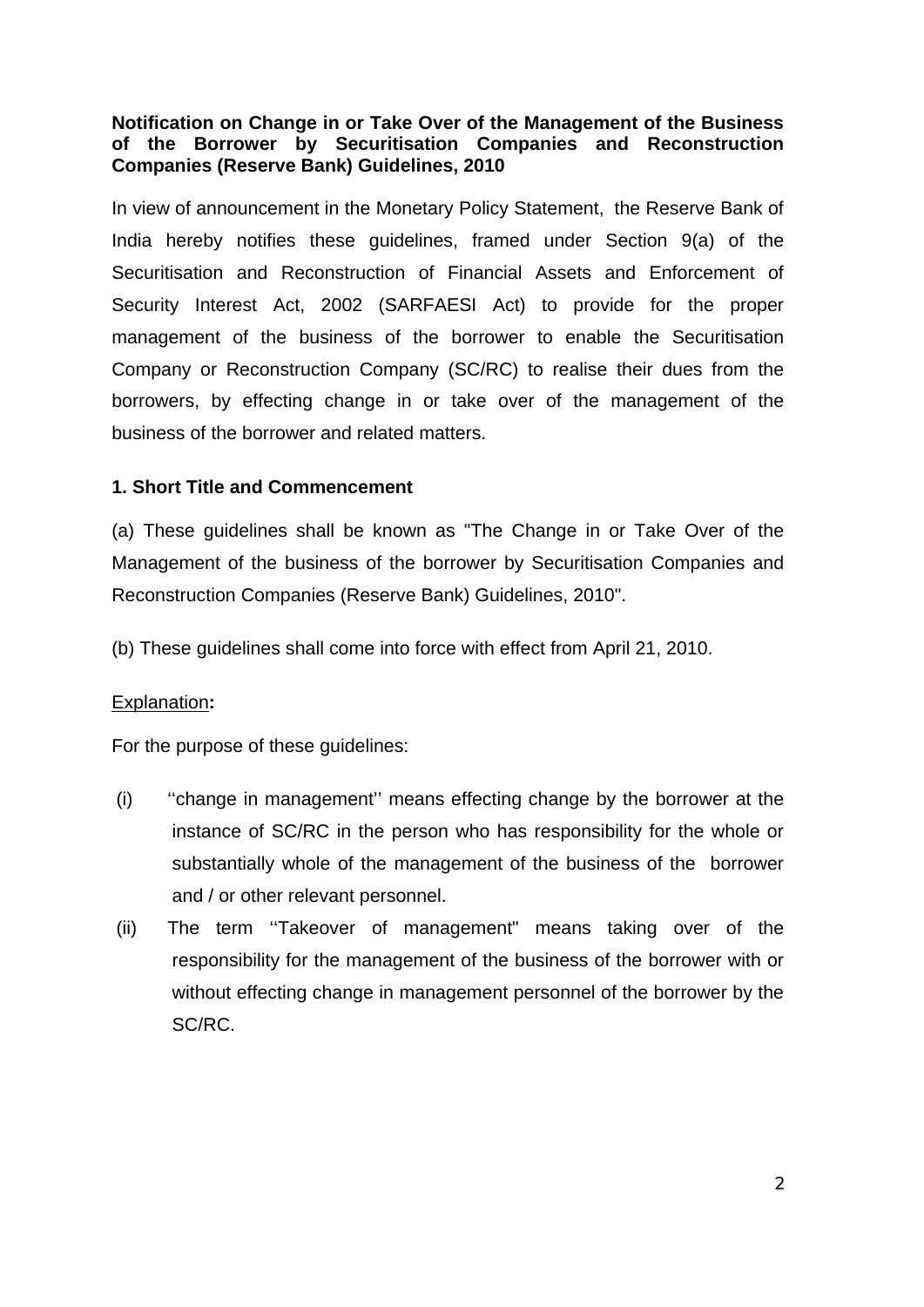#### **. Object of the Guidelines 2**

The objective of these guidelines is to ensure fairness, transparency, nondiscrimination and non arbitrariness in the action of Securitisation Companies or Reconstruction Companies and to build in a system of checks and balances while effecting change in or take over of the management of the business of the borrower by the SC/RCs under Section 9(a) of the SARFAESI Act. The SC/RCs shall follow these guidelines while exercising the powers conferred on them under Section 9(a) of the SARFAESI Act, 2002.

#### **. Powers of SC/RC and Scope of the Guidelines 3**

An SC/RC may resort to change in or take over of the management of the business of the borrower for the purpose of realization of its dues from the borrower subject to the provisions of these guidelines. The SC/RCs resorting to take over of management of the business of the borrower shall do so after complying with the manner of takeover of the management in accordance with the provisions of Section 15 of the SARFAESI Act. On realization of its dues in full, the SC/RC shall restore the management of the business to the borrower as provided in Section 15(4) of the SARFAESI Act.

#### **. Eligibility conditions to exercise power for change in or take over of management 4**

In the circumstances set forth in paragraph 5

(a) An SC/RC may effect change in or take over the management of the business of the borrower, where the amount due to it from the borrower is not less than 25% of the total assets owned by the borrower; and

(b) Where the borrower is financed by more than one secured creditor (including SC/RC), secured creditors (including SC/RC) holding not less than 75% of the outstanding security receipts agree to such action.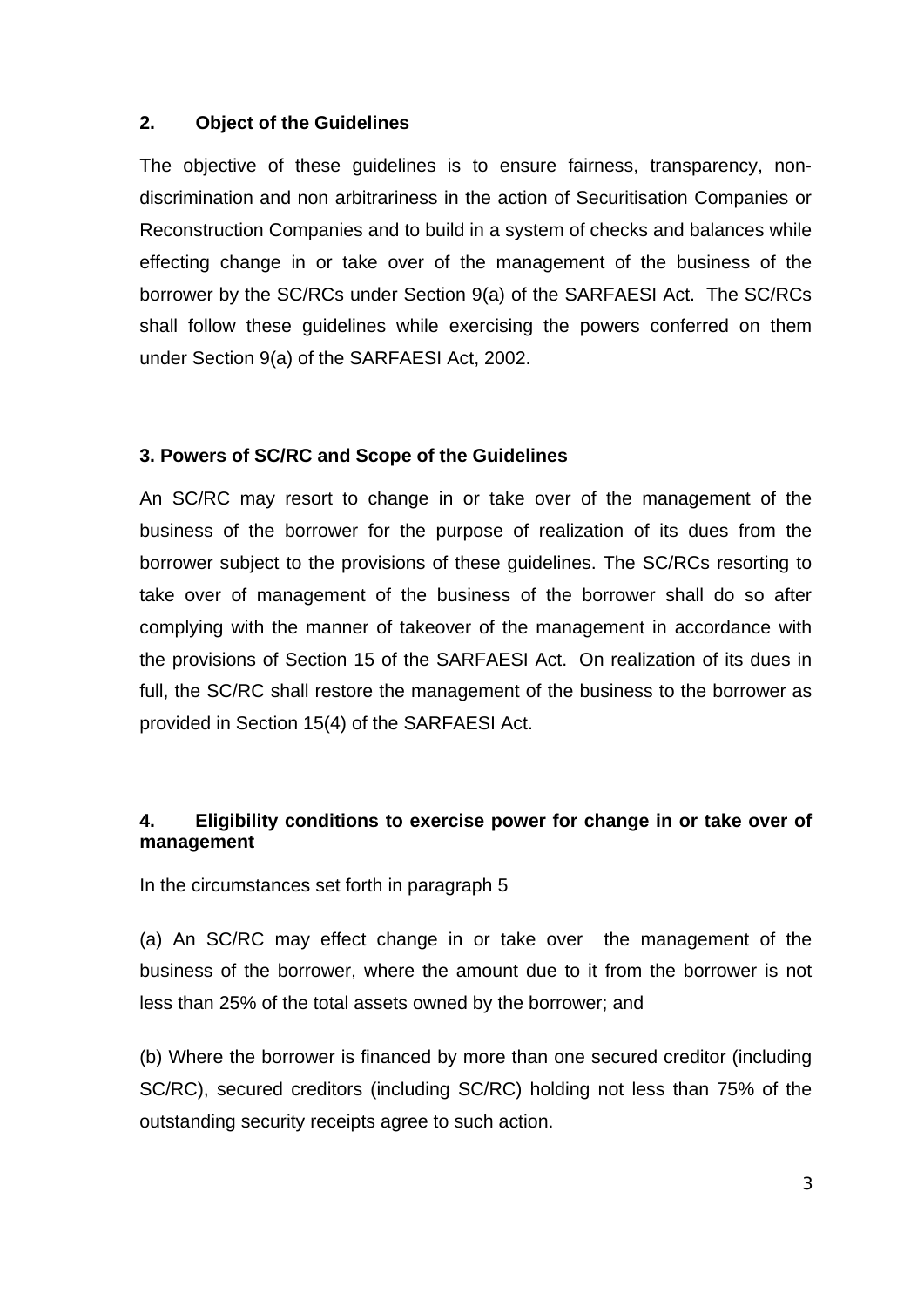Explanation : 'Total Assets' means total assets as disclosed in its latest audited Balance Sheet immediately preceding the date of taking action.

#### **5**. **Grounds for effecting change in or takeover of management**

Subject to the eligibility conditions set forth in paragraph 4, SC/RC shall be entitled to effect change in management or take over the management of business of the borrower on any of the following grounds :

(a) the borrower makes a willful default in repayment of the amount due under the relevant loan agreement/s;

(b) the SC/RC is satisfied that the management of the business of the creditors (including SC/RC) or is failing to take necessary action to avoid any events which would adversely affect the interest of the creditors; borrower is acting in a manner adversely affecting the interest of the

repayment of dues to SC/RC or there is a lack of professional management of the business of the borrower or the key managerial (c) SC/RC is satisfied that the management of the business of the borrower is not competent to run the business resulting in losses/ non personnel of the business of the borrower have not been appointed for more than one year from the date of such vacancy which would adversely affect the financial health of the business of the borrower or the interests of the SC/RC as a secured creditor;

10% or more (in aggregate) of its assets secured to the SC/RC (d) the borrower has without the prior approval of the secured creditors (including SC/RC), sold, disposed of, charged, encumbered or alienated

(e) there are reasonable grounds to believe that the borrower would be unable to pay its debts as per terms of repayment accepted by the borrower ;

(f) the borrower has entered into any arrangement or compromise with creditors without the consent of the SC/RC which adversely affects the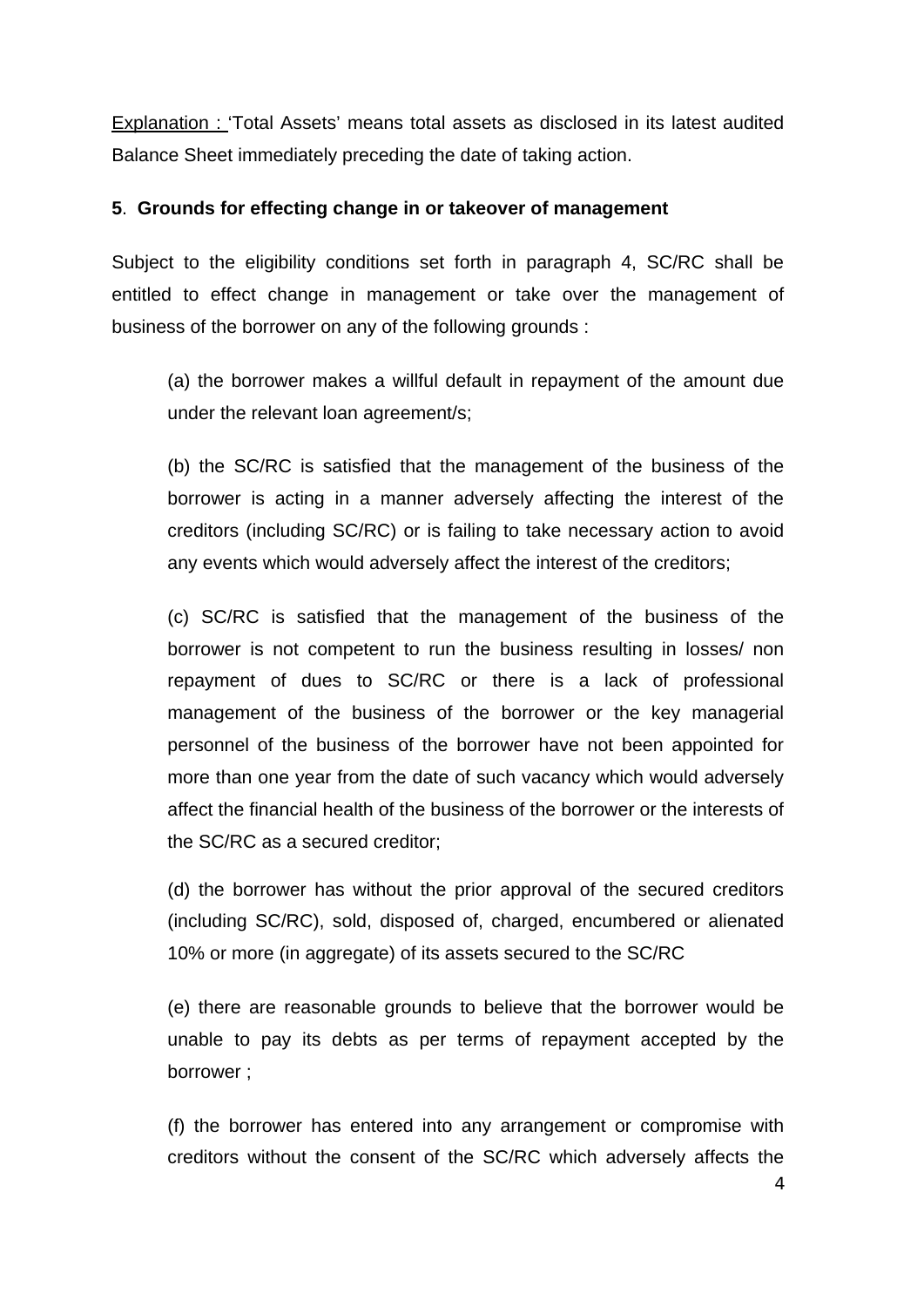interest of the SC/RC or the borrower has committed any act of insolvency;

(g) the borrower discontinues or threatens to discontinue any of its businesses constituting 10% or more of its turnover;

essential for its business or operations are damaged due to the actions of the borrower, (h) all or a significant part of the assets of the borrower required for or

(i) the general nature or scope of the business, operations, management, control or ownership of the business of the borrower are altered to an extent, which in the opinion of the SC/RC, materially affects the ability of the borrower to repay the loan;

(j) the SC/RC is satisfied that serious dispute/s have arisen among the promoters or directors or partners of the business of the borrower, which could materially affect the ability of the borrower to repay the loan;

 $(k)$  failure of the borrower to acquire the assets for which the loan has been availed and utilization of the funds borrowed for other than stated purposes or disposal of the financed assets and misuse or misappropriation of the proceeds;

(l) fraudulent transactions by the borrower in respect of the assets secured to the creditor/s.

**Explanation A:** For the purpose of this paragraph, willful default in repayment of amount due, includes -

(a) non-payment of dues despite adequat e cash flow and availability of other resources, or

consortium members' so as to avoid payment of dues, or (b) 'routing of transactions through banks which are not lenders/

misrepresentation / falsification of records pertaining to the transactions with the SC/RC (c) siphoning off funds to the detriment of the defaulting unit, or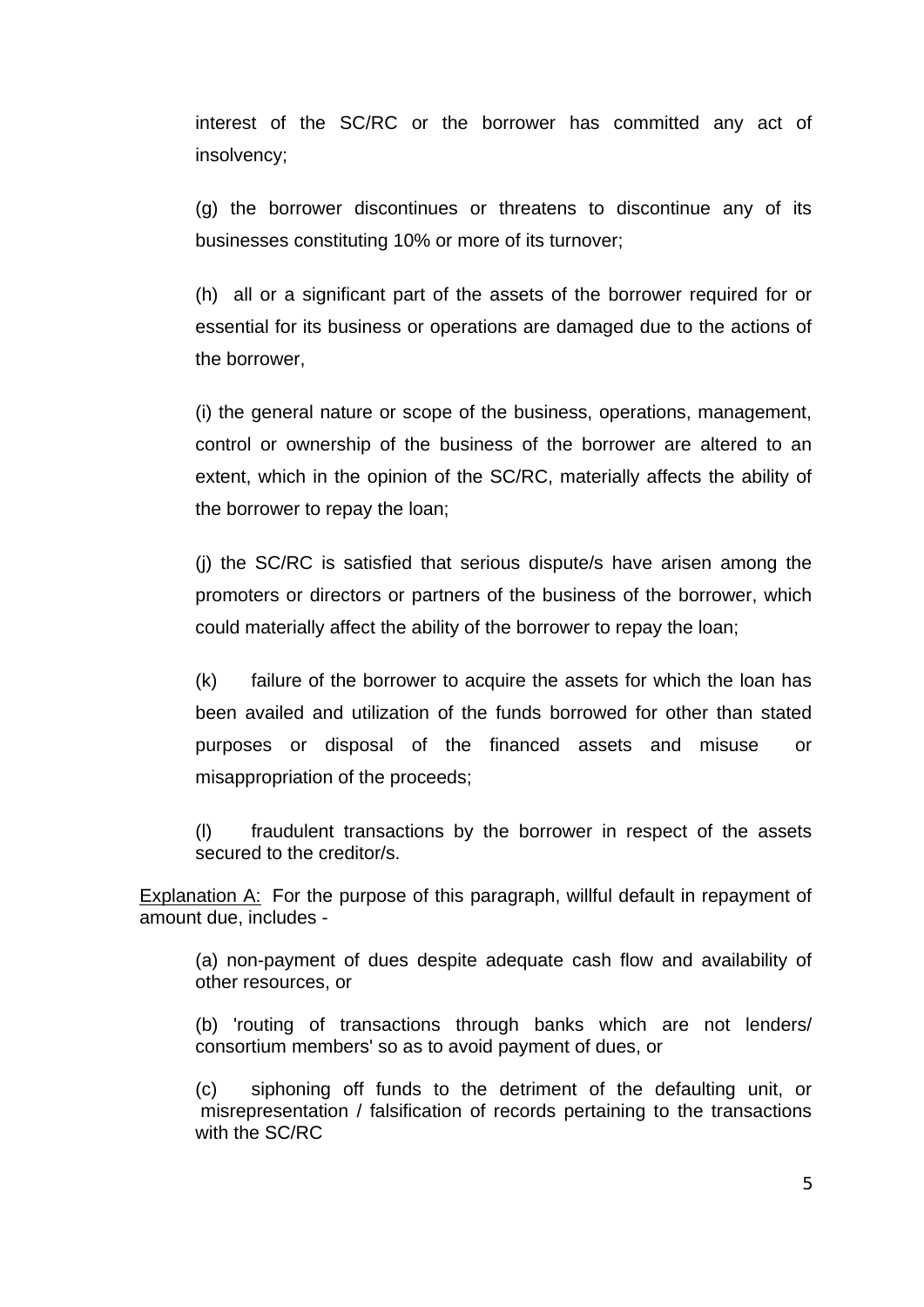Explanation B: The decision as to whether the borrower is a willful defaulter or not, shall be made by the SC/RC keeping in view the track record of the borrower and no t on the basis of an isolated transaction/incident which is not material. The default to be categorized as willful must be intentional, deliberate and calculated.

#### **6. Policy regarding change in or take over of management**

SC/RC. (A) Every SC / RC shall frame policy guidelines regarding change in or take over of the management of the business of the borrower, with the approval of its Board of Directors and the borrowers shall be made aware of such policy of the

(B) Such policy shall generally provide for the following:

of professionals having technical / finance / legal background who after assessment of the financial position of the borrower, time frame available for recovery of the debt from the borrower, future prospects of the business of the borrower and other relevant aspects shall recommend to (i) The change in or take over of the management of the business of the borrower should be done only after the proposal is examined by an Independent Advisory Committee to be appointed by the SC/RC consisting the SC/RC that it may resort to change in or take over of the management of the business of the borrower and that such action would be necessary for effective running of the business leading to recovery of its dues;

business of the borrower is necessary and the decision shall be specifically included in the minutes. (ii) The Board of Directors including at least two independent directors of the SC/RC should deliberate on the recommendations of the Independent Advisory Committee and consider the various options available for the recovery of dues before deciding whether under the existing circumstances the change in or take over of the management of the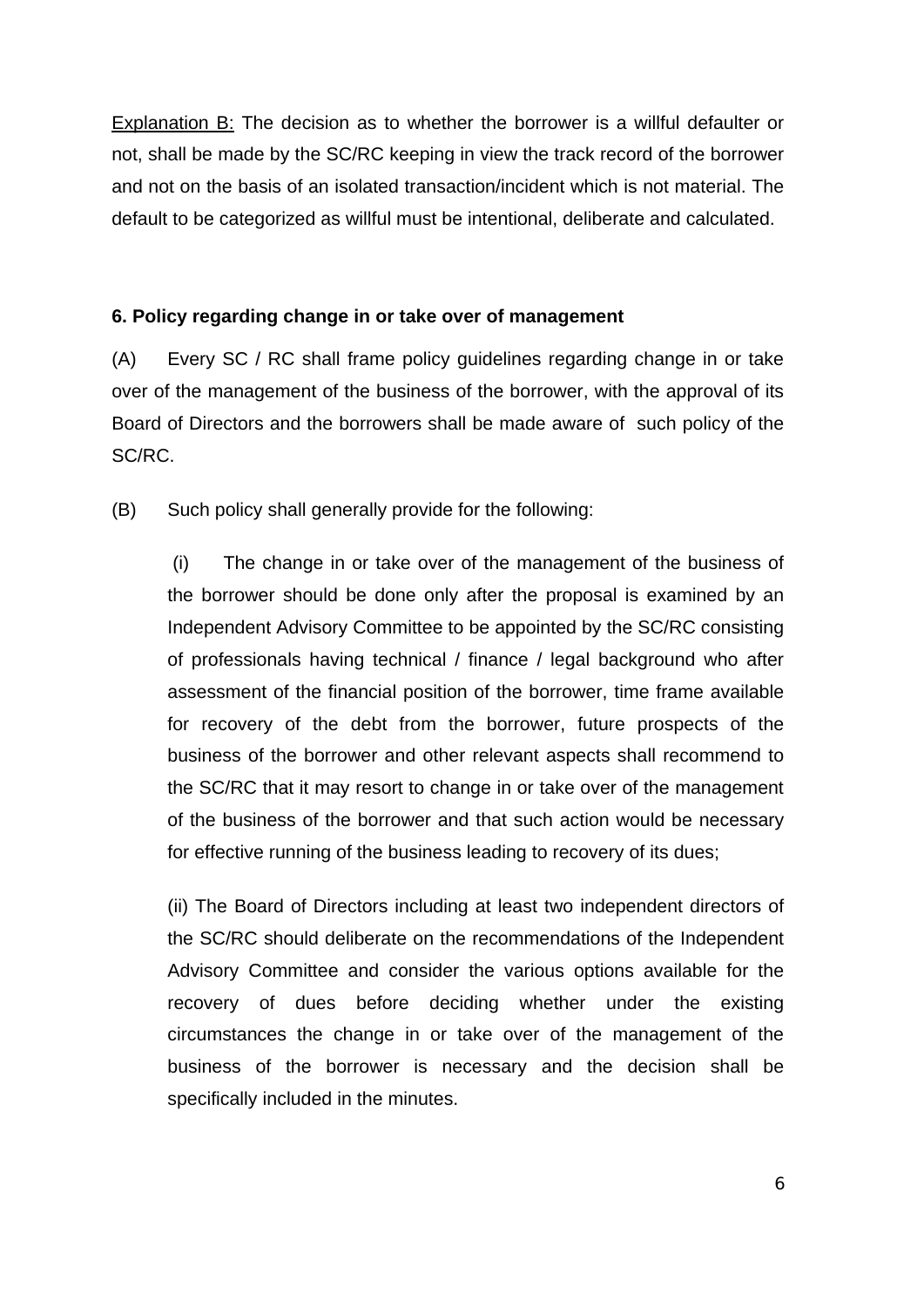the borrower has become necessary. (iii) The SC/RC shall carry out due diligence exercise and record the details of the exercise, including the findings on the circumstances which had led to default in repayment of the dues by the borrower and why the decision to change in or take over of the management of the business of

(iv) The SC/RC shall identify suitable personnel / agencies, who can take over the management of the business of the borrower by formulating a plan for operating and managing the business of the borrower effectively, so that the dues of the SC/RC may be realized from the borrower within the time frame.

SC/RC and at the time of restoration of management back to the borrower, rights and liabilities of the new management taking over management of (v) Such plan will also include procedure to be adopted by the SC/RC at the time of restoration of the management of the business to the borrower in accordance with paragraph 3 above, borrower's rights and liabilities at the time of change in or take over of management by the the business of the borrower at the behest of SC/RC. It should be clarified to the new management by the SC/RC that the scope of their role is limited to recovery of dues of the SC/RC by managing the affairs of the business of the borrower in a prudent manner.

#### Explanation:

To ensure independence of members of Independent Advisory Committee (IAC), such members should not be connected with the affairs of the SC/RC in any manner and should not receive any pecuniary benefit from the SC/RC except for services rendered for acting as member of IAC.

#### **7. Procedure for change in or take over of management**

 (a) The SC/RC shall give a notice of 60 days to the borrower indicating its intention to effect change in or take over the management of the business of the borrower and calling for objections, if any.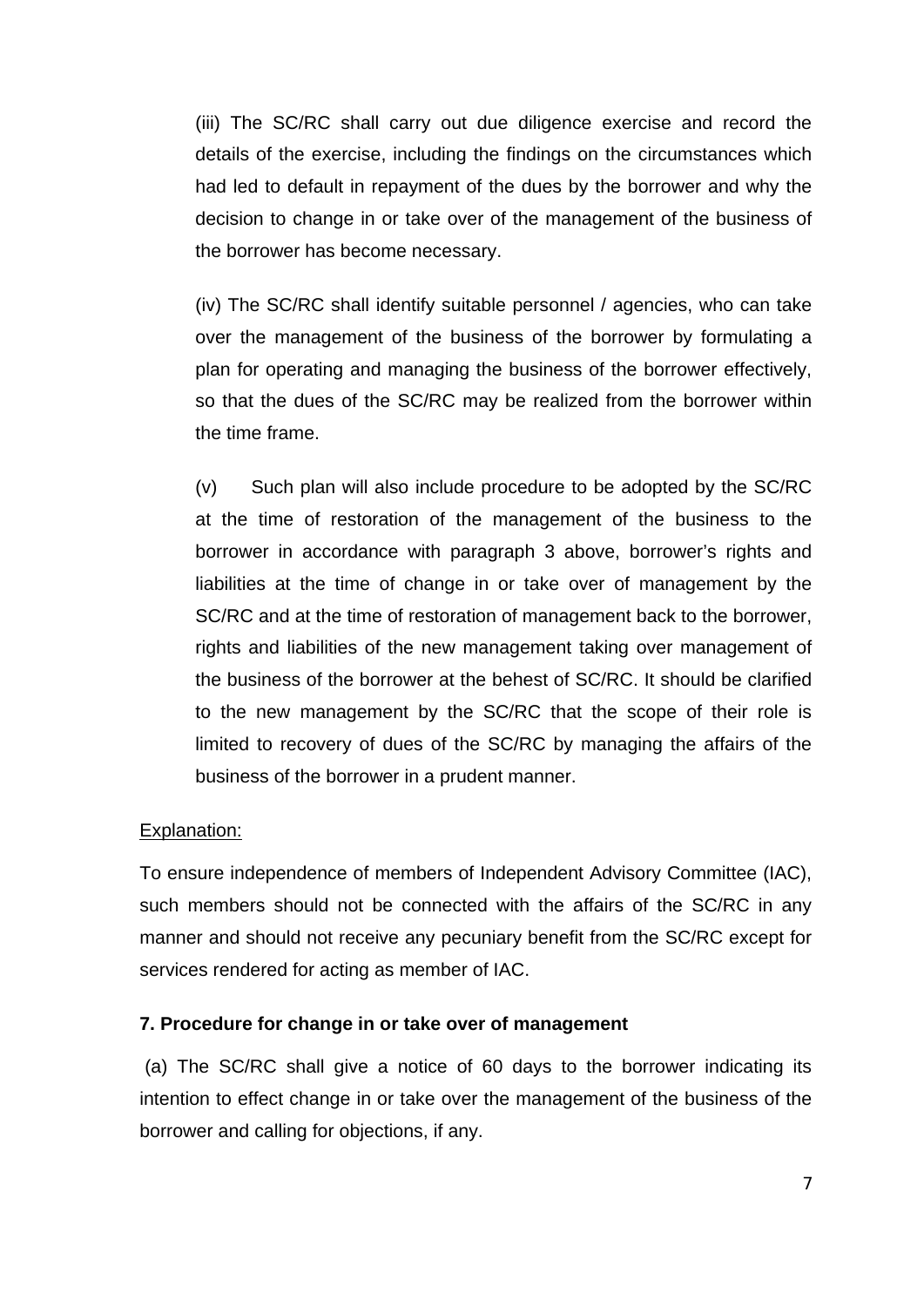(b) The objections, if any, submitted by the borrower shall be initially considered Directors of SC/RC shall pass a reasoned order within a period of 30 days from the date of expiry of the notice period, indicating the decision of the SC/RC by the IAC and thereafter the objections along with the recommendations of the IAC shall be submitted to the Board of Directors of the SC/RC. The Board of regarding the change in or take over of the management of the business of the borrower, which shall be communicated to the borrower.

## **8. Reporting**

realization of its dues from the borrower in terms of circular DNBS (PD) CC. No. 12 / SCRC / 10.30.000/ 2008-2009 dated September 26, 2008. SC/RCs shall report to the Bank all cases where they have taken action to cause change in or take over the management of the business of the borrower for

9. A Notification DNBS(PD-SC/RC) 7 /CGM(ASR)/2010 dated April 21, 2010 amending paragraph 7(2) of the "The Securitisation Companies and Reconstruction Companies (Reserve Bank) Guidelines and Directions, 2003" is enclosed.

Yours faithfully

Chief General Manager In-Charge (A.S. Rao)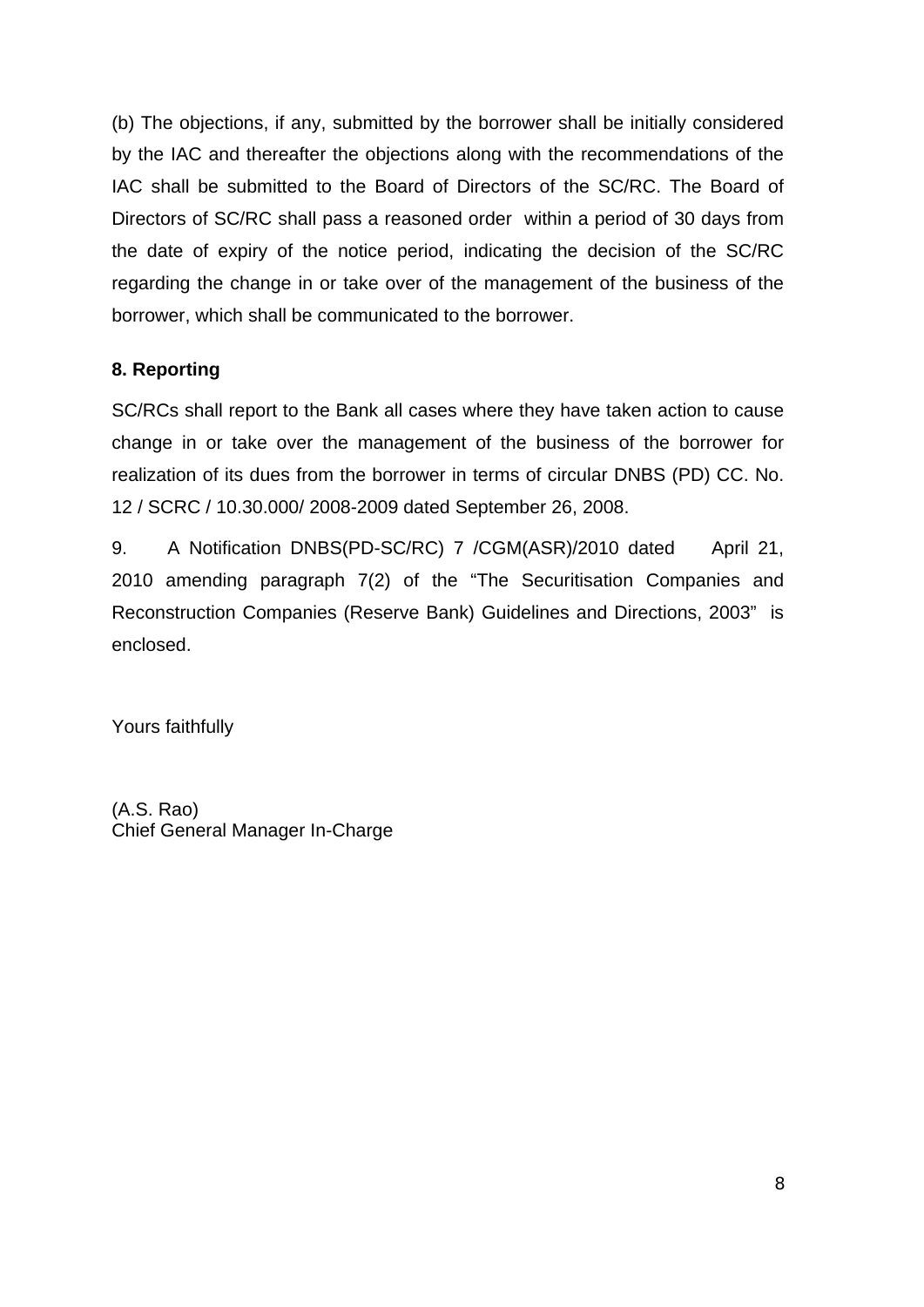#### **Reserve Bank of India Department of Non-Banking Supervision Central Office World Trade Centre Mumbai 400 005**

## **Notification DNBS(PD-SC/RC) No. 7 /CGM (ASR)/-2010 dated April 21, 2010**

#### **The Securitisation Companies and Reconstruction Companies (Reserve Bank) Guidelines and Directions, 2003**

The Reserve Bank of India, having considered it necessary in the public interest, and being satisfied that, for the purpose of enabling the Reserve Bank to regulate the financial system to the advantage of the country and to prevent the affairs of Securitisation Company or Reconstruction Company from being conducted in a manner detrimental to the interest of investors or in any manner prejudicial to the interest of such Securitisation Company or Reconstruction Company, hereby in exercise of the powers conferred under clause (b) of sub-section (1) of Section 3 of the Securitisation and Reconstruction of Financial Assets and Enforcement of Security Interest Act, 2002, directs that 'The Securitisation Companies and Reconstruction Companies (Reserve Bank) Guidelines and Directions, 2003' (hereinafter called guidelines) shall stand amended, as follows, namely:-

1. Paragraph 7(2) of the guidelines shall be substituted as under:

#### **"(2) (i) Change or take Over of Management**

The Securitisation Company or Reconstruction Company shall take the measures specified in Sections 9(a) of the Act, in accordance with instructions contained in Circular DNBS/PD (SC/RC) No. 17 /26.03.001/2009-10 dated April 21, 2010 as amended from time to time.